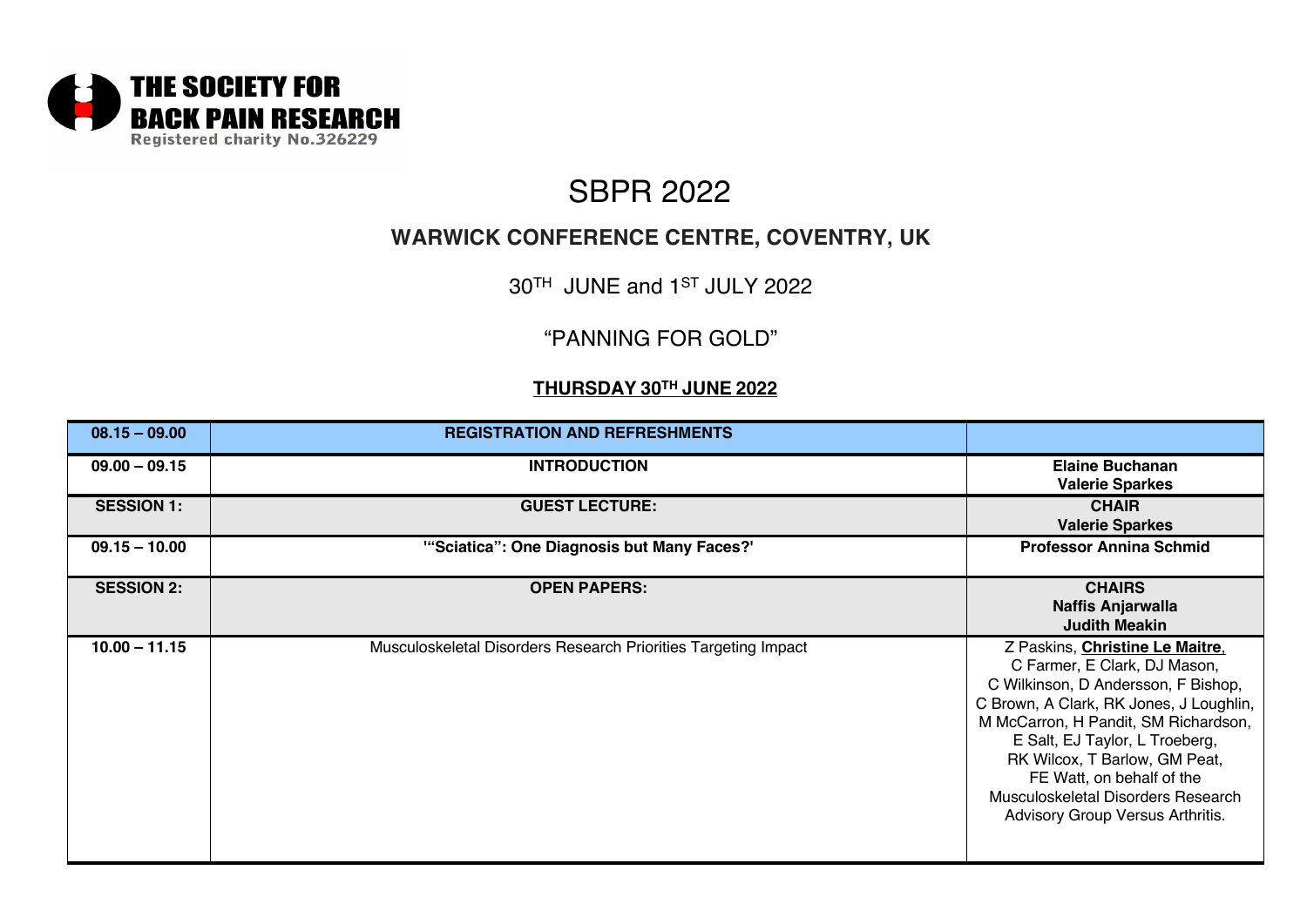|                   | Injectable NPGEL Improves Regeneration in Degenerate Human Intervertebral Discs Ex Vivo                                                                              | H Cherif, Li Li, J Snuggs, C Sammon,<br>L Beckman, L Haglund,<br><b>Christine Le Maitre</b>                                                              |
|-------------------|----------------------------------------------------------------------------------------------------------------------------------------------------------------------|----------------------------------------------------------------------------------------------------------------------------------------------------------|
|                   | The Updated Nice Guideline for Chronic Primary Pain: GP Perspectives on The Implications for Clinical<br>Practice                                                    | Hollie Birkinshaw, Carolyn A. Chew-<br>Graham, Noureen Shivji, Adam W.A<br>Geraghty, Helen Johnson, Michael<br>Moore, Paul Little, Beth Stuart, T Pincus |
|                   | Prognostic Factors Associated with Outcome Following an Epidural Steroid Injection for Disc-Related<br>Sciatica: A Systematic Review                                 | A Nagington, NE Foster, K Snell,<br>K Konstantinou, Siobhán Stynes                                                                                       |
|                   | Injectable Biomaterials to Maintain Notochordal Cell Phenotype as Potential Therapy for Intervertebral Disc<br>Degeneration                                          | Rebecca Williams, J. Snuggs,<br>T. C. Schmitz, R. Janani, S. Basatvat,<br>C. Sammon, K. Benz, K. Ito,<br>M. Tryfonidou, C. Le Maitre                     |
| $11.15 - 11.45$   | REFRESHMENTS, EXHIBITORS AND POSTER VIEWING                                                                                                                          |                                                                                                                                                          |
| <b>SESSION 3:</b> | <b>SPECIAL POSTER SESSION</b>                                                                                                                                        | <b>CHAIRS</b><br><b>Steve Vogel</b><br>Jerry Draper-Rodi                                                                                                 |
| $11.45 - 12.45$   | Improvements In European Myelopathy Scores (Ems) Following Anterior Cervical Surgery for Degenerative<br>Cervical Spondylitic Myelopathy (DCSM): A Prospective Study | Poorna Prakash Veerappa (NI).<br>K Wellington, J Billington, C Kelsall,<br>M Madi, AM Berg, M Khatri, RH Austin,<br>ADL Baker, JT Bourne                 |
|                   | Predicting Chronic Pain and Disability Following Musculoskeletal Trauma: Results from A Prospective<br>Observational Study in The United Kingdom                     | David W Evans, AB Rushton, J Bishop,<br>N Middlebrook, M Barbero, J Patel,<br>D Falla                                                                    |
|                   | A Systemic Review of Cluneal Nerve Decompression                                                                                                                     | Elie Najem Najjar, FA Karouni,<br>BM Boszczyk, NA Quraishi                                                                                               |
|                   | The Use of Same Day MRI Scans in Suspected Cauda Equina Pathology in A Secondary Care Hospital:<br>An Audit of Practice                                              | Lianne Wood, Y Arlachov, E Dunstan                                                                                                                       |
|                   | Comparing Three Nuclectomy Techniques: A High-Resolution MRI Study                                                                                                   | Tamanna Rahman, N Baxan,<br>RT Murray, S Tavana, TP Schaer,<br>N Smith, J Bull, N Newell                                                                 |
|                   | Managing Risk in Degenerative Cervical Myelopathy: A Service Review in Response to Covid-19 Delays                                                                   | Eleanor Dunstan, M Dixon, L Wood                                                                                                                         |
|                   | Prevalence of Red Flag Pathology Identified by Advanced Spinal Practitioners on A Same Day Emergency<br>Care Pathway                                                 | Eleanor Dunstan, L Wood                                                                                                                                  |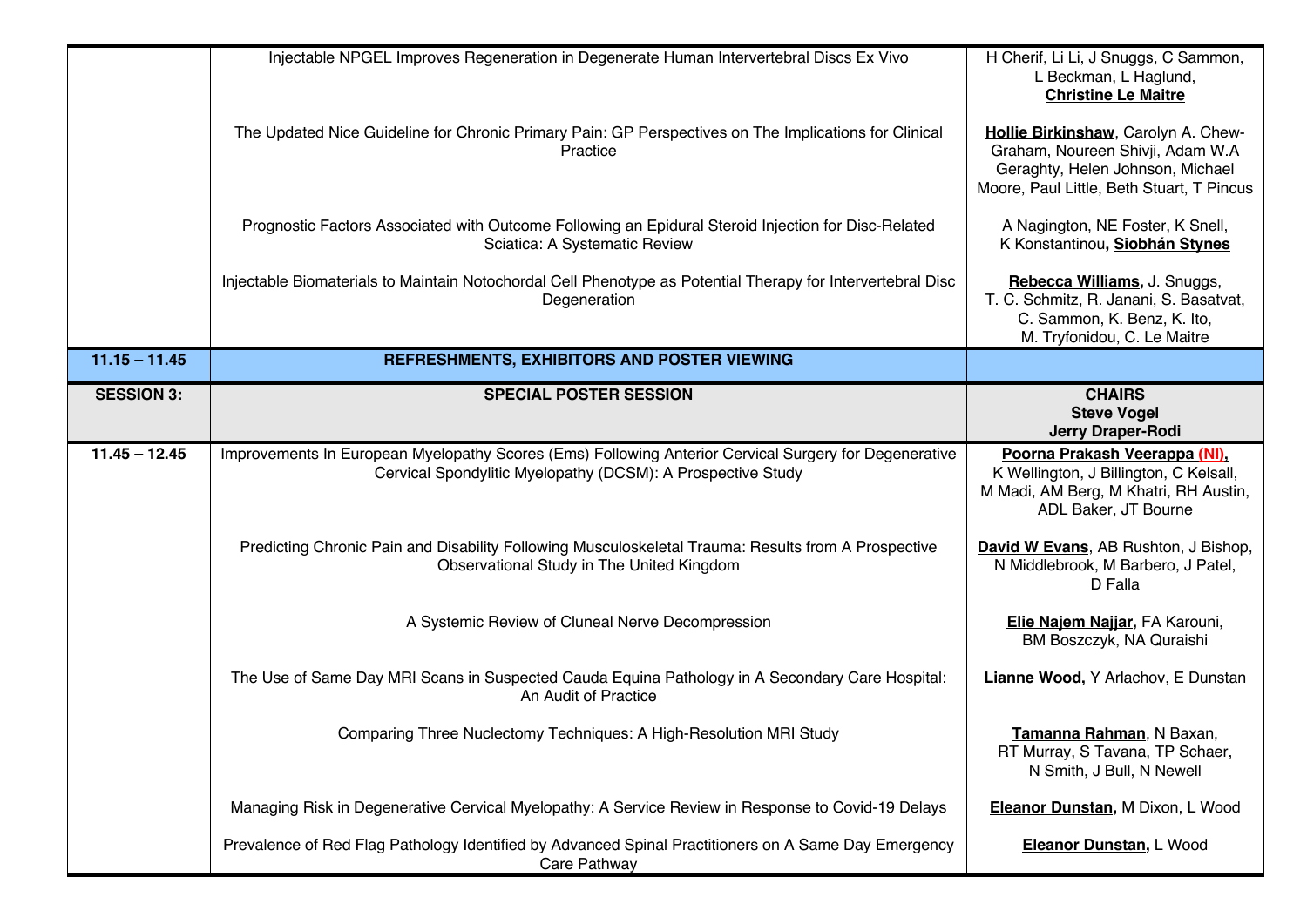|                   | To Explore Coping Responses in Patients with Low Back Pain and Physiotherapists` Perceptions on<br>Patients' Coping Responses with Respect to Self-Management Strategies in Kuwait                     | M Mandani C Reagon R Hemming<br><b>Valerie Sparkes</b>                                                                                                                                                                           |
|-------------------|--------------------------------------------------------------------------------------------------------------------------------------------------------------------------------------------------------|----------------------------------------------------------------------------------------------------------------------------------------------------------------------------------------------------------------------------------|
|                   | Insufficient Consideration of Theory and Complexity Limits the Value of Spinal Pain Education RCT's                                                                                                    | Richard Webber, M Reddington,<br>S Arris, S Mawson                                                                                                                                                                               |
|                   | Exploring Lumbo-Pelvic Functional Behaviour Patterns During Motion Tests: A Biomechanical Approach                                                                                                     | Mathieu Ménard, M Couvertier, L Awai,<br>JE Esteves, B Bideau, P Vaucher                                                                                                                                                         |
| $12.45 - 13.15$   | POSTER VIEWING - with poster presenters available for questions                                                                                                                                        |                                                                                                                                                                                                                                  |
| $13.15 - 14.15$   | <b>LUNCH, EXHIBITORS AND POSTER VIEWING</b>                                                                                                                                                            |                                                                                                                                                                                                                                  |
| <b>SESSION 4:</b> | <b>OPEN PAPERS:</b>                                                                                                                                                                                    | <b>CHAIRS</b><br><b>Valerie Sparkes</b><br><b>Janet Deane</b>                                                                                                                                                                    |
| $14.15 - 15.45$   | The Clinical and Cost-Effectiveness of a Physiotherapy Delivered Physical and Psychological Group<br>Intervention for Older Adults with Neurogenic Claudication: The Boost Randomised Controlled Trial | <b>Esther Williamson.</b> G Boniface,<br>IR Marian, SJ Dutton, M Maredza,<br>S Petrou, A Garrett, A Morris, Z Hansen,<br>L Ward, P Nicolson, K Barker,<br>J Fairbank, J Fitch, D Rogers, C Comer,<br>D French, C Mallen, SE Lamb |
|                   | Identifying Genetic Variants in Disc Degeneration Using Joint Analysis of Disc Degeneration MRI<br>Phenotypes                                                                                          | Roger Compte (NI), M Freidin,<br><b>FMK Williams</b>                                                                                                                                                                             |
|                   | Gram Positive Bacteria Are Internalized by Disc Cells: What Is Their Influence?                                                                                                                        | Andrea Nüesch (NI) <sup>a</sup> , L Alexopoulos,<br>E Kanelis, F Williams, L Geris,<br>B Gantenbein, M Lacey <sup>a</sup> , C Le Maitre <sup>a</sup>                                                                             |
|                   | Supporting People with Pain-Related Distress in Primary Care Consultations: A Qualitative Study                                                                                                        | NA Shivji, AWA Geraghty, Hollie<br>Birkinshaw, T Pincus, H Johnson,<br>P Little, M Moore, B Stuart,<br>CA Chew-Graham                                                                                                            |
|                   | Understanding The Regeneration Properties of Notochordal Cells as Cell-Based Treatment for<br>Low Back Pain                                                                                            | Shaghayegh Basatvat <sup>1</sup> , T. Braun,<br>J. Snuggs <sup>1</sup> , R. Williams <sup>1</sup> , M. Templin,<br>M. Tryfonidou and C. Le Maitre <sup>1</sup>                                                                   |
|                   | Sensory Profiles as Predictors of Nociplastic Pain Symptoms in low back Pain: A Prospective Cohort Study                                                                                               | Pieter Jan Gräper, J Hartvigsen,<br>A Scafoglieri, J Clark, E van Trijffel,<br><b>JM Hallegraeff</b>                                                                                                                             |
| $15.45 - 16.15$   | REFRESHMENTS, EXHIBITORS AND POSTER VIEWING                                                                                                                                                            |                                                                                                                                                                                                                                  |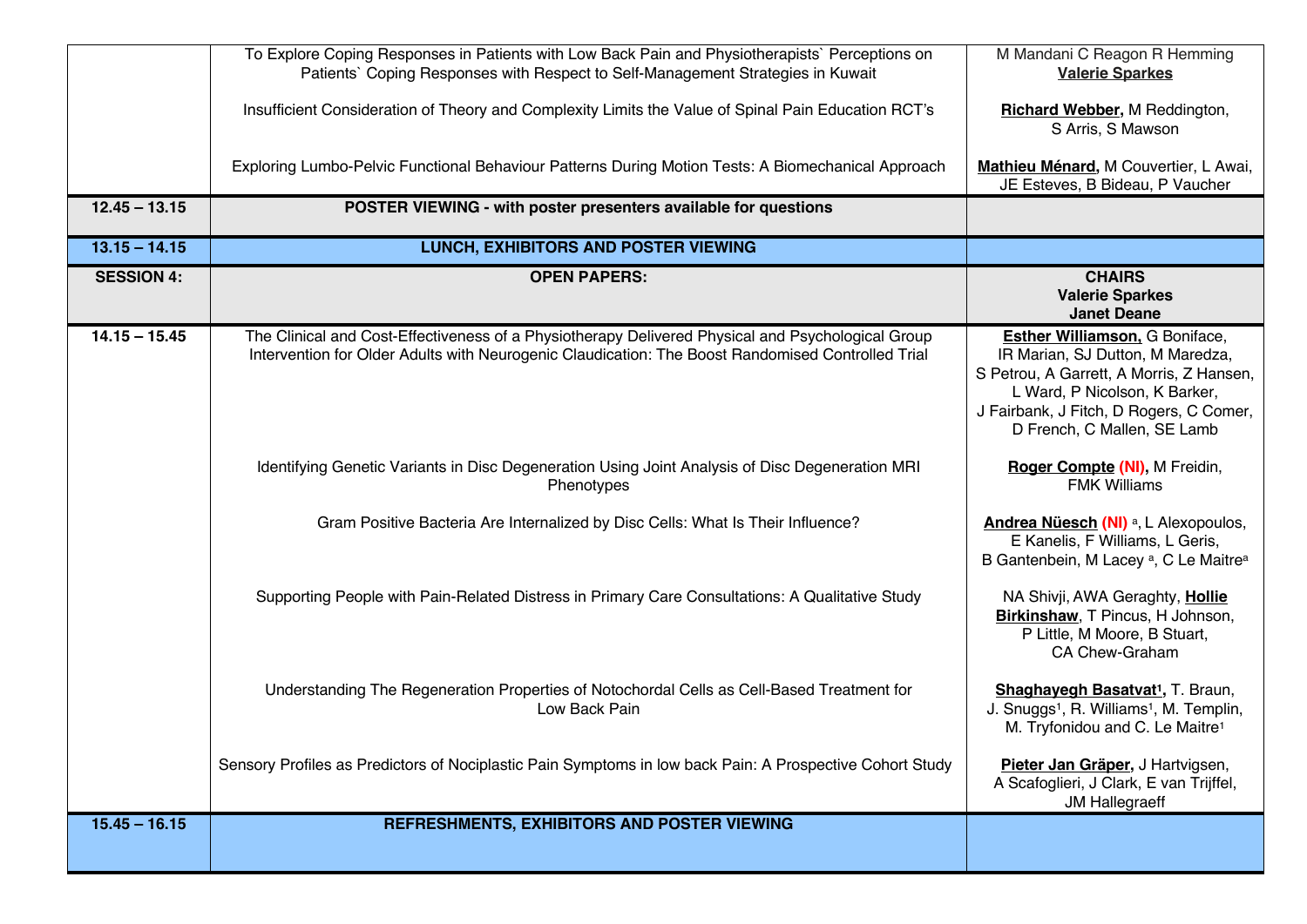| <b>SESSION 5:</b> | <b>GOLDEN NUGGETS:</b>                                  | <b>CHAIR</b><br><b>Elaine Buchanan</b>                                                                                                                 |
|-------------------|---------------------------------------------------------|--------------------------------------------------------------------------------------------------------------------------------------------------------|
| $16.15 - 17.15$   | Presentations/Slides/Memories from our Honorary Members | In person:<br><b>Prof Michael Adams,</b><br>Prof Jill Urban,<br>Prof Jeremy Fairbank,<br><b>Mr Alistair Stirling,</b><br><b>Prof Robert Mulholland</b> |
| $17.15 - 18.15$   | <b>SBPR AGM</b>                                         |                                                                                                                                                        |
| 19.30 - Midnight  | <b>PRE-DINNER DRINKS / CONFERENCE DINNER</b>            |                                                                                                                                                        |

## **FRIDAY 1ST JULY 2022**

| $08.45 - 09.00$   | <b>REGISTRATION</b>                                                                                                                                               |                                                                                                                            |
|-------------------|-------------------------------------------------------------------------------------------------------------------------------------------------------------------|----------------------------------------------------------------------------------------------------------------------------|
| <b>SESSION 6:</b> | THE 2022 DISCS HENRY V CROCK LECTURE                                                                                                                              | <b>CHAIR</b><br><b>Christine Le Maitre</b>                                                                                 |
| $09.00 - 09.45$   | What Contribution Has The Study Of Omics Made To Understanding<br><b>Back Pain?</b>                                                                               | <b>Professor Frances Williams</b>                                                                                          |
| <b>SESSION 7:</b> | <b>OPEN PAPERS:</b>                                                                                                                                               | <b>CHAIRS</b><br><b>Alex Breen</b><br><b>Rebecca Hemming</b>                                                               |
| $09.45 - 11.15$   | Cognitive Functional Therapy for People with Persistent Low Back Pain in The United Kingdom National<br>Health Service: A Feasibility Randomised Controlled Trial | <b>Christopher Newton, G Singh,</b><br>S O'Neill, C Diver, V Booth, P Logan,<br>K O'Sullivan, P O'Sullivan                 |
|                   | Predictors Of Outcome Following an Epidural Steroid Injection for Disc-Related Sciatica:<br>A Consensus Study                                                     | Siobhán Stynes, NE Foster, J O'Dowd,<br>R Ostelo, K Konstantinou                                                           |
|                   | Improving Spinal Fusion with Injectable Hydrogels                                                                                                                 | DS Owen, JW. Snuggs, Antony LR<br>Michael, A Cole, N Chiverton,<br>L Breakwell, C Sammon,<br><b>Christine L. Le Maitre</b> |
|                   | The Effect of Psychosocial Stress on Pressure Pain Threshold in Individuals with And Without Chronic<br>Low Back Pain: A Preliminary Study                        | <b>Janhavi S Bhide (NI)</b> , RL Hemming,<br>JL Davies                                                                     |
|                   | A Novel Technique For In Vivo Strain Measurements in Human Lumbar Intervertebral Discs                                                                            | Saman Tavana, J Leong,<br>BA Freedman, N Newell                                                                            |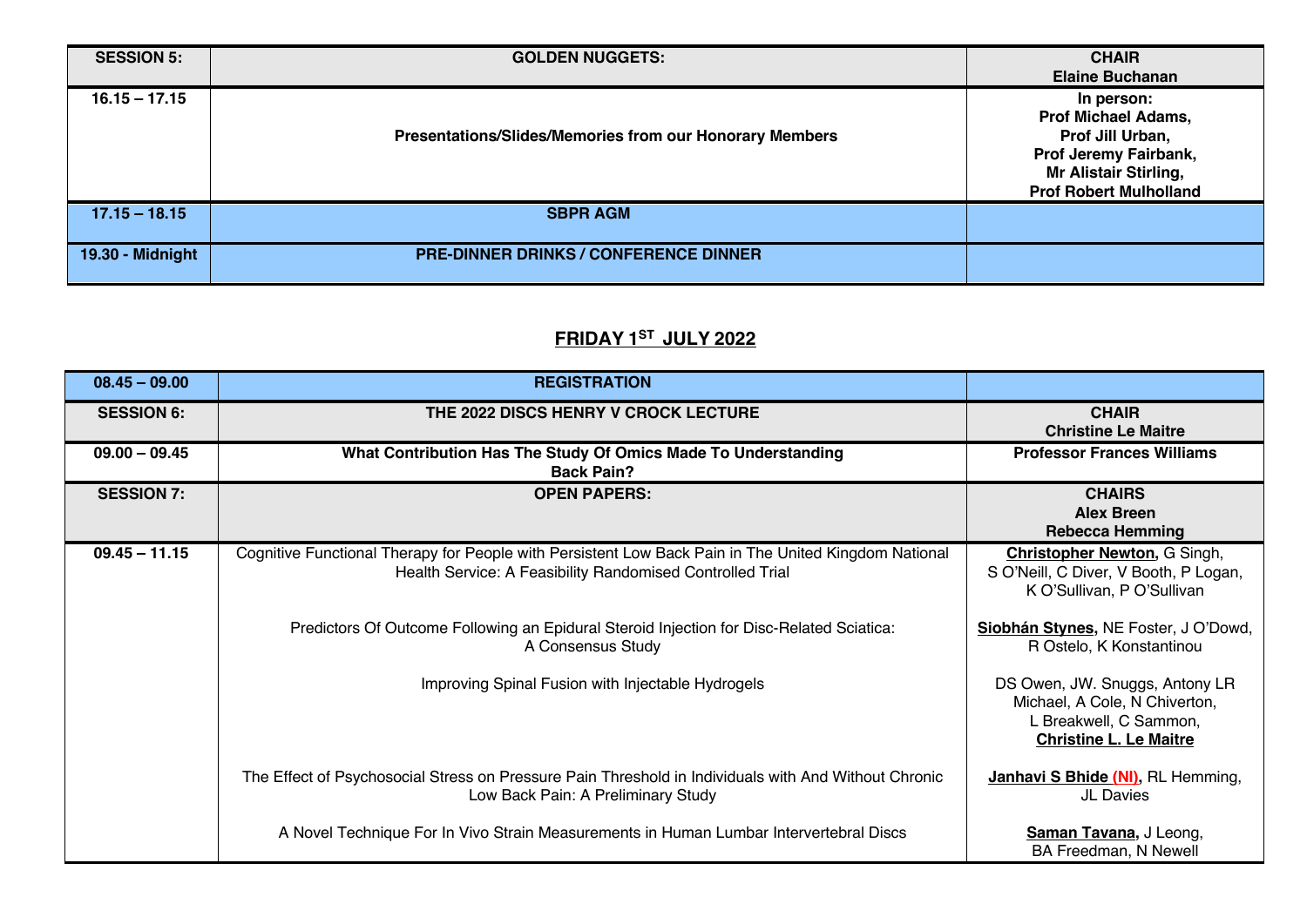|                    | Supporting Self-Management of Low Back Pain with An Internet Intervention in Primary Care: Preliminary<br>Findings from The SupportBack 2 Randomised Controlled Trial                                    | Adam WA Geraghty, LC Roberts,<br>JC Hill, NE Foster, B Stuart, L Yardley,<br>EM Hay, D Turner, G Griffiths,<br>F Webley, L Durcan, A Morgan,<br>S Hughes, S Bathers, S Butler-Walley,<br>S Wathall, G Mansell, L Leigh, P Little |
|--------------------|----------------------------------------------------------------------------------------------------------------------------------------------------------------------------------------------------------|----------------------------------------------------------------------------------------------------------------------------------------------------------------------------------------------------------------------------------|
| $11.15 - 11.45$    | REFRESHMENTS, EXHIBITORS AND POSTER VIEWING                                                                                                                                                              |                                                                                                                                                                                                                                  |
| <b>SESSION 8:</b>  | <b>TRAVEL FELLOWSHIP AWARDS PRESENTATION</b>                                                                                                                                                             | <b>CHAIR</b><br>Jerry Draper-Rodi                                                                                                                                                                                                |
| $11.45 - 12.00$    | Identifying appropriate imaging phenotypes for future genome-wide association studies in degenerative<br>disc disease                                                                                    | <b>Terence McSweeney</b>                                                                                                                                                                                                         |
| <b>SESSION 9:</b>  | <b>GUEST LECTURE:</b>                                                                                                                                                                                    | <b>CHAIR</b><br><b>Steve Vogel</b>                                                                                                                                                                                               |
| $12.00 - 12.45$    | Novel Work Using Placebo Surgical Approaches to Back Pain                                                                                                                                                | <b>Professor Manuela Ferreira</b>                                                                                                                                                                                                |
| <b>SESSION 10:</b> | <b>OPEN PAPERS:</b>                                                                                                                                                                                      | <b>CHAIRS</b><br><b>Karen Wellington</b><br><b>Clare Ryan</b>                                                                                                                                                                    |
| $12.45 - 13.45$    | X-Ray Scattering Imaging of Intervertebral Discs Under Load                                                                                                                                              | J Bell, D Owen, K Meek, N Terrill,<br>J Sanchez-Weatherby,<br><b>Christine Le Maitre</b>                                                                                                                                         |
|                    | Development, Pilot Implementation and Evaluation of An Advanced Practice in Adolescent Idiopathic<br>Scoliosis                                                                                           | Ellen Hobbs (NI), L Wood                                                                                                                                                                                                         |
|                    |                                                                                                                                                                                                          |                                                                                                                                                                                                                                  |
|                    | The Barriers and Facilitators to The Implementation of Cognitive Functional Therapy in The National<br>Health Service: The Perspectives of People with Low Back Pain and Physiotherapists                | <b>Christopher Newton, G Singh,</b><br>S O'Neill, C Diver, V Booth, P Logan,<br>K O'Sullivan, P O'Sullivan                                                                                                                       |
|                    | Recommendations for The Development, Implementation, And Reporting Of (Sham) Control Interventions<br>in Efficacy Trials of Physical, Psychological, And Self-Management Therapies - The CoPPS Statement | David Hohenschurz-Schmidt (NI),<br>L Vase, W Scott, M Annoni, J Barth,<br>K Bennell et al                                                                                                                                        |
| $13.45 - 14.45$    | LUNCH, EXHIBITORS AND POSTER VIEWING                                                                                                                                                                     |                                                                                                                                                                                                                                  |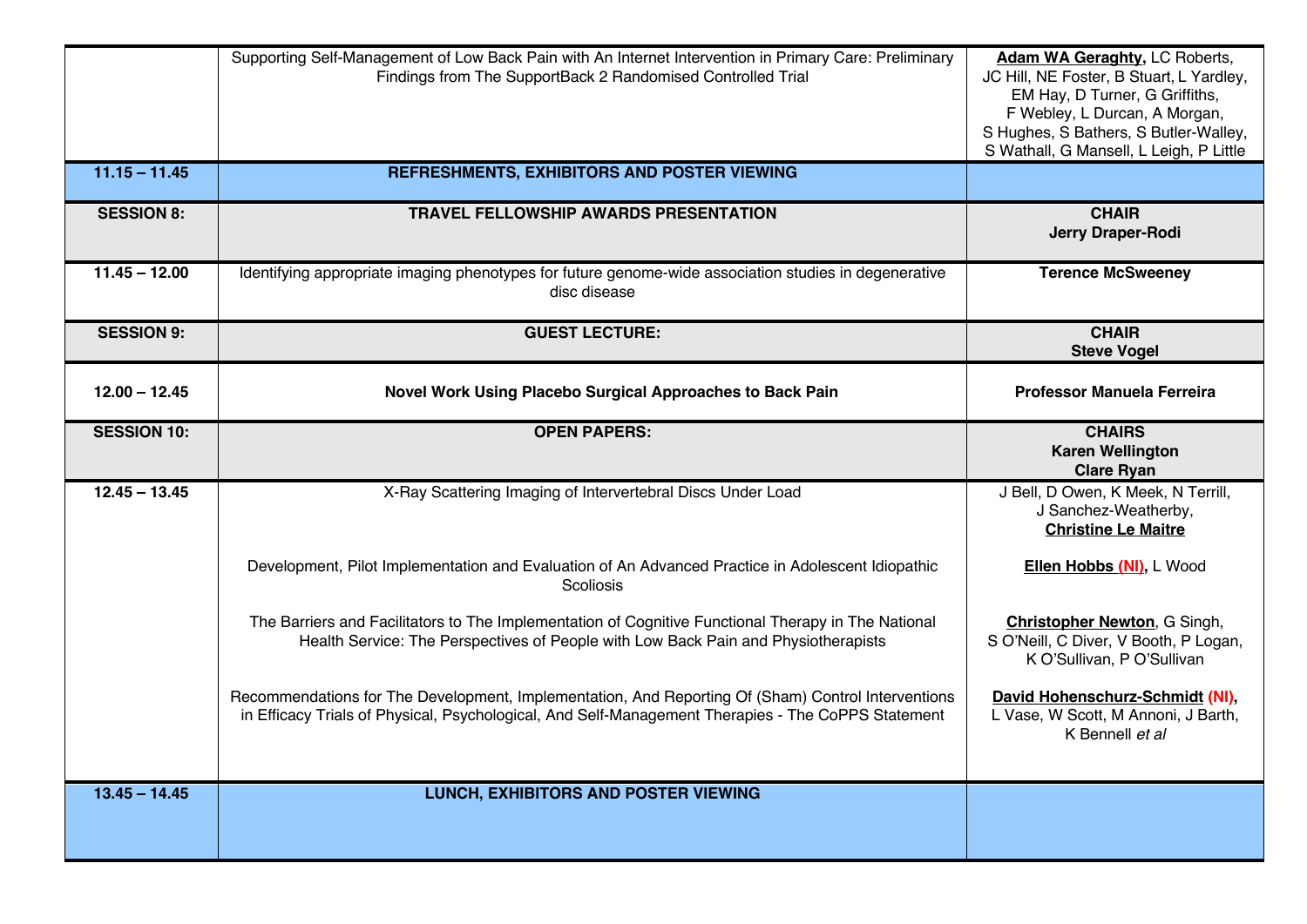| <b>SESSION 10:</b> | <b>DEBATE:</b>                                                                                                                                                                          | <b>CHAIR</b><br><b>Alistair Stirling</b>       |
|--------------------|-----------------------------------------------------------------------------------------------------------------------------------------------------------------------------------------|------------------------------------------------|
|                    | <b>Motion for:</b>                                                                                                                                                                      | <b>Prof Lisa Roberts and</b>                   |
| $14.45 - 15.45$    | This house believes that the Society for Back Pain Research is a valuable forum because it has had a<br>positive influence on back pain outcomes over the last 50 years.'               | <b>Mr Steve Vogel</b>                          |
|                    | <b>Motion against:</b><br>This house believes that the Society for Back Pain Research is redundant as back pain research has not<br>improved back pain outcomes over the last 50 years' | Mr John O'Dowd and<br><b>Prof Tamar Pincus</b> |
| $15.45 - 16.00$    | <b>PRESENTATION OF AWARDS AND CLOSE</b>                                                                                                                                                 |                                                |

# **POSTERS**

| A Review of The Lancashire & South Cumbria Cauda Equina Pathway                                                                                                                                                                              | M Theodoraki, M Khatri,<br>J Carroll, Jill Billington             |
|----------------------------------------------------------------------------------------------------------------------------------------------------------------------------------------------------------------------------------------------|-------------------------------------------------------------------|
| An Assessment of The Relationship Between Handgrip Strength and Back Muscle Function                                                                                                                                                         | SMS Alharthi, Judith R Meakin,<br>J Fulford                       |
| Key Components of Immersive Virtual Reality Intervention for Chronic Low Back Pain: Physiotherapists' Views and<br><b>Opinions</b>                                                                                                           | Anfal A Astek, V Sparkes, L Sheeran                               |
| Cauda Equina Screening in Physiotherapy: Are We Asking the Right Questions and Are We Asking the Questions Right? An<br>Exploration into The Knowledge and Feelings of Physiotherapists Working in A Large Community Musculoskeletal Service | <b>Damien M Kimber, TMC Pigott</b>                                |
| Oscar (Osteopathic Single Case Research) – Assessing the Effects of Standard and Biopsychosocially-Informed Osteopathic<br>Management for Patients with Non-Specific Low Back Pain: Protocol for A Single Case Experimental Design (SCED)    | Jerry Draper-Rodi, H Abbey,<br>K Brownhill, S Vogel               |
| Self-Management Support for People with Non-Specific Low Back Pain: A Qualitative Survey Among Physiotherapists and<br><b>Exercise Therapists</b>                                                                                            | <b>Nathan Hutting, W. Oswald, JB Staal,</b><br><b>YF Heerkens</b> |
| What Influences Graduate Medical Students' Beliefs of Lower Back Pain? A Cross Sectional Study                                                                                                                                               | John GK Inman, D.R Ellard                                         |
| A Pilot Study to Assess Improved Recall of Risks and Benefits for Spinal Surgery Following Digital Recording of<br><b>Patient's Consultation</b>                                                                                             | <b>Helen Trickett</b> , JM Billington,<br>K Wellington, M Khatri  |
| Peer And Patient Satisfaction with A Physiotherapist-Led Spinal Same-Day Emergency Care Unit                                                                                                                                                 | <b>Lianne Wood, E Dunstan</b>                                     |